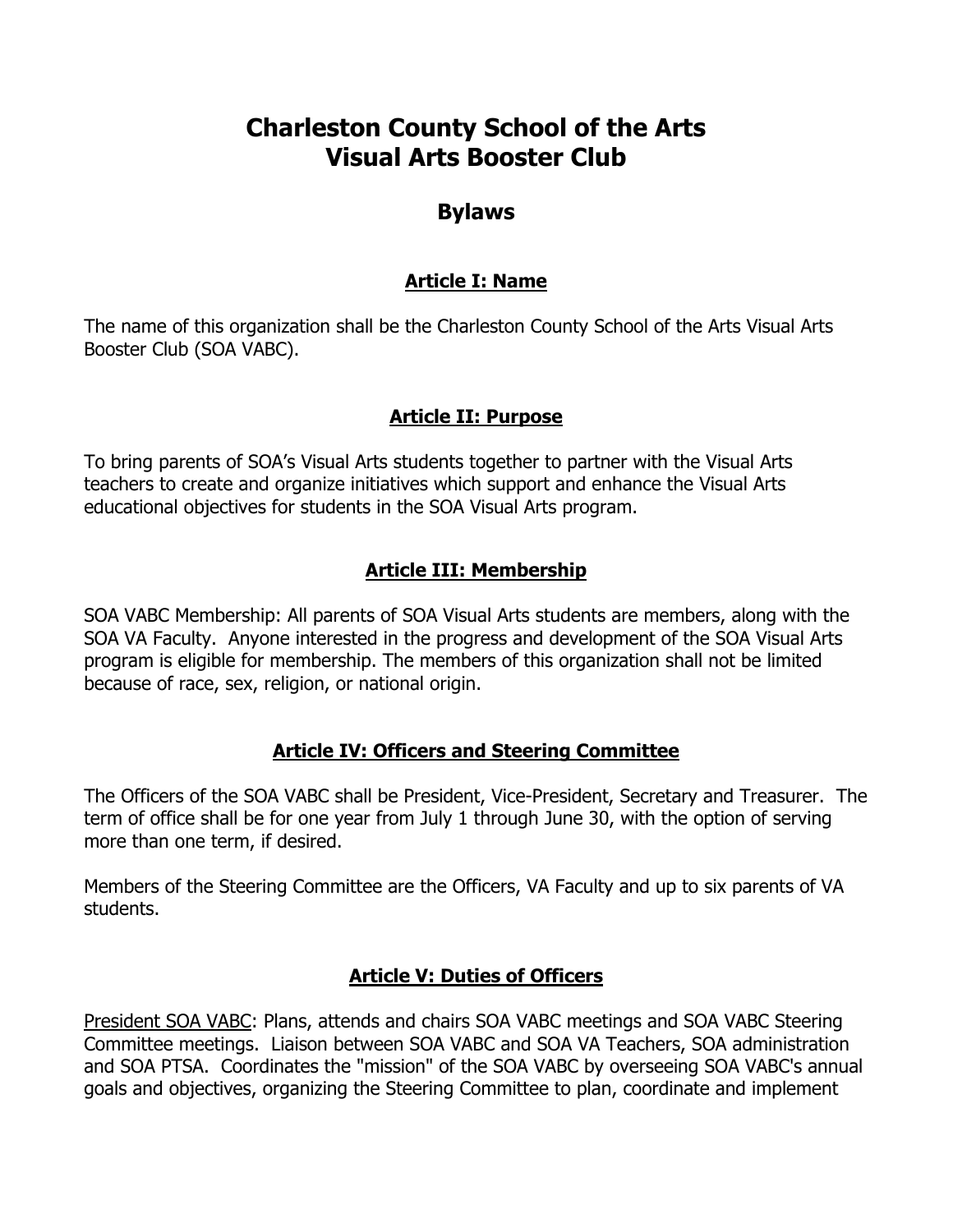SOA VABC Goals (regarding fundraising, VA department/teacher/student needs, student art exhibitions/competition, SOA VABC parent involvement, connection with community and corporate sponsors, scholarships, VABC admin etc).

Vice-President SOA VABC: Attends SOA VABC meetings and SOA VABC Steering Committee meetings. Works closely with the SOA VABC President and Steering Committee and assists the President in their duties.

Secretary SOA VABC: Attends SOA VABC meetings and VABC Steering Committee meetings. Records meeting discussion points and emails minutes to membership and has them posted to www.soa.visualarts.com. Updates SOA VABC parents contact information. Emails periodic updates per input from Steering Committee/VA teachers. Works with SOA VABC President as communicator for SOA VABC related activities with membership and relevant others. Provides SOA VABC updates to the SOA VABC website manager.

Treasurer SOA VABC: Attends SOA VABC meetings and SOA VABC Steering Committee meetings. Manages SOA VABC checking account, financial transactions, financial records keeping, files annual statement with SC Department of State. Provides SOA VABC financial reports in January and July to the Steering Committee and has it posted to www.soa.visualarts.com and the SOA website. Also when needed for SOA VABC meetings. Works closely with the SOA VABC Steering Committee on financial initiatives with art shows, fundraisers, etc.

# **Article VI: Meetings**

The SOA VABC will meet at least twice a year during the school year. Minimally the club will meet in the fall and spring. Special meetings can be scheduled as needed. A fall meeting shall be held to announce the agenda for the upcoming year. A spring meeting will be held in April to elect officers and appoint members of the Steering Committee.

The SOA VABC Steering Committee is encouraged to meet in the summer to plan the upcoming agenda for following year. All other SOA VABC Steering Committee meetings will be designated as needed.

# **Article VII: Elections**

Elections will be held in the spring of the school year. The Secretary will send out an invitation to run for office in February of each year to all SOA VA parents through email. The SOA VABC Membership will meet in April of each year to vote on the upcoming year's slate of officers.